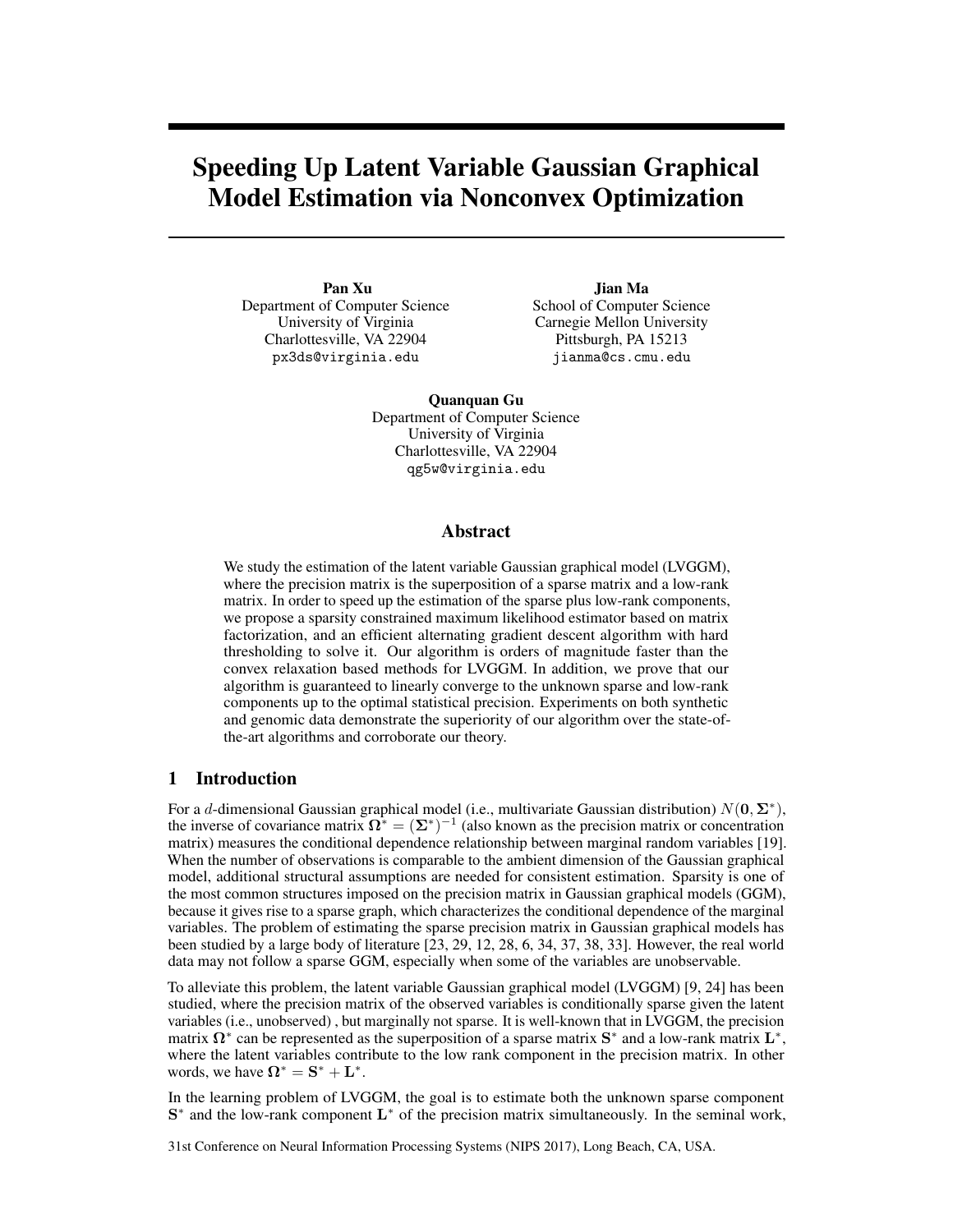Chandrasekaran et al. [9] proposed a maximum-likelihood estimator based on  $\ell_1$  norm penalty on the sparse matrix and nuclear norm penalty on the low-rank matrix, and proved the model selection consistency for LVGGM estimation. Meng et al. [24] studied a similar penalized estimator, and derived Frobenius norm error bounds based on the restricted strong convexity [26] and the structural Fisher incoherence condition between the sparse and low-rank components. Both of these two methods for LVGGM estimation are based on a penalized convex optimization problem, which can be solved by log-determinant proximal point algorithm [32] and alternating direction method of multipliers [22]. Due to the nuclear norm penalty, these convex optimization algorithms need to do full singular value decomposition (SVD) to solve the proximal mapping of nuclear norm at each iteration, which results in an extremely high time complexity of  $O(d^3)$ . When *d* is large as often in the high dimensional setting, the convex relaxation based methods are computationally intractable. It is worth noting that full SVD cannot be accelerated by power method [13] or other randomized SVD algorithms [15], hence the  $O(d^3)$  is unavoidable whenever nuclear norm regularization is employed.

In this paper, in order to speed up learning LVGGM, we propose a novel sparsity constrained maximum likelihood estimator for LVGGM based on matrix factorization. Specifically, inspired by the recent work on matrix factorization [18, 16, 44, 45, 11, 30], we propose to reparameterize the low-rank component L in the precision matrix as the product of smaller matrices, i.e.,  $L = ZZ^{\top}$ , where  $\mathbf{Z} \in \mathbb{R}^{d \times r}$  and  $r \leq d$  is the number of latent variables. This factorization captures the intrinsic low-rank structure of L, and automatically ensures its low-rankness. We propose an alternating gradient descent with hard thresholding to solve the new estimator. We prove that the output of our algorithm is guaranteed to linearly converge to the unknown parameters up to the statistical precision. In detail, our algorithm enjoys  $O(d^2r)$  per-iteration time complexity, which outperforms the  $O(d^3)$  per-iteration complexity of state-of-the-art LVGGM estimators based on nuclear norm penalty [9, 22, 24]. In addition, the estimators from our algorithm for LVGGM attain  $\max\{O_p(\sqrt{s^* \log d/n}), O_p(\sqrt{rd/n})\}$  statistical rate of convergence in terms of Frobenius norm, where  $s^*$  is the conditional sparsity of the precision matrix (i.e., sparsity of  $S^*$ ), and r is the number of latent variables (i.e., rank of  $L^*$ ). This matches the minimax optimal convergence rate for LVGGM estimation [9, 1, 24]. Thorough experiments on both synthetic and breast cancer genomic datasets show that our algorithm is orders of magnitude faster than existing methods.

It is also worth noting that, although our estimator and algorithm is designed for LVGGM, it is directly applicable to the Gaussian graphical model where the precision matrix is the sum of a sparse matrix and a low-rank matrix. And the theoretical guarantees of our algorithm still hold.

The remainder of this paper is organized as follows: In Section 2, we briefly review existing work that is relevant to our study. We present our estimator and algorithm in detail in Section 3, and the main theory in Section 4. In Section 5, we compare the proposed algorithm with the state-of-the-art algorithms on both synthetic data and real-world breast cancer data. Finally, we conclude this paper in Section 6.

Notation For matrices A, B with commensurate dimensions, we use  $\langle A, B \rangle = \text{tr}(A^T B)$  to denote their inner product and  $\mathbf{A} \otimes \mathbf{B}$  denote their Kronecker product. For a matrix  $\mathbf{A} \in \mathbb{R}^{d \times d}$ , we denote its (ordered) singular values by  $\sigma_1(A) \geq \sigma_2(A) \geq \ldots \geq \sigma_d(A) \geq 0$ . We denote by A<sup>-1</sup> the inverse of **A**, and denote by  $|A|$  its determinant. We use the notation  $\|\cdot\|$  for various types of matrix norms, including the spectral norm  $\|\mathbf{A}\|_2$  and the Frobenius norm  $\|\mathbf{A}\|_F$ . We also use the following  $\max_{1 \leq i,j \leq d} \|A\|_{0,0} = \sum_{i,j} 1\!\mathbb{1}(A_{ij} \neq 0), \|A\|_{\infty,\infty} = \max_{1 \leq i,j \leq d} |A_{ij}|,$  and  $\|A\|_{1,1} = \sum_{i,j=1}^d |A_{ij}|.$  A constant is called absolute constant if it does not depend on the parameters of the problem, e.g., dimension and sample size. We denote  $a \leq b$  if a is less than b up to a constant.

# 2 Additional Related Work

Precision matrix estimation in sparse Gaussian graphical models (GGM) is commonly formulated as a penalized maximum likelihood estimation problem with  $\ell_{1,1}$  norm regularization [12, 29, 28] (graphical Lasso) or regularization on diagonal elements of Cholesky decomposition for precision matrix [17]. Due to the complex dependency among marginal variables in many applications, sparsity assumption on the precision matrix often does not hold. To relax this assumption, the conditional Gaussian graphical model (cGGM) was proposed in [41, 5] and the partial Gaussian graphical model (pGGM) was proposed in [42], both of which impose blockwise sparsity on the precision matrix and estimate multiple blocks therein. Despite a good interpretation of these models, they need to access both the observed variables as well as the latent variables for estimation. Another alternative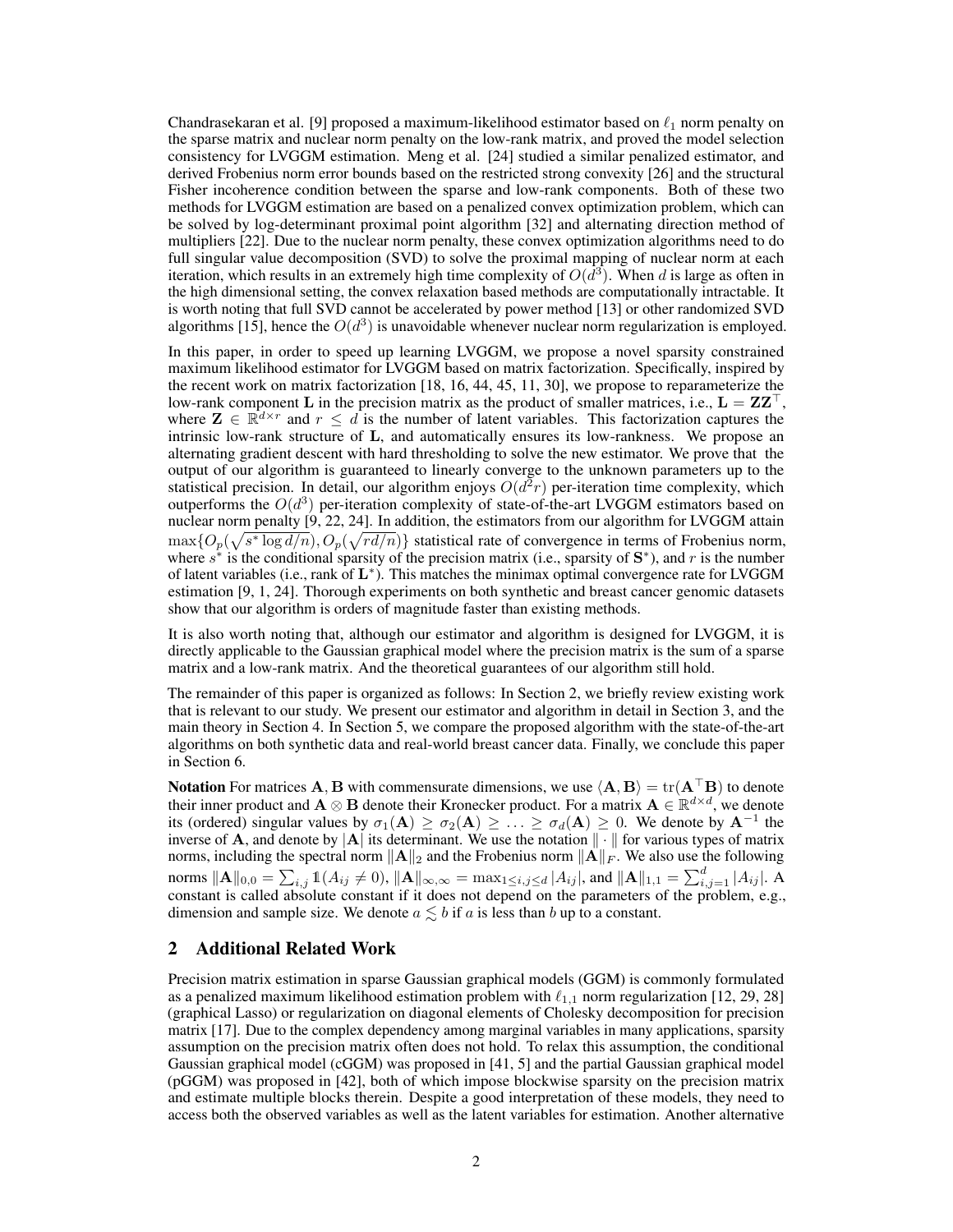is the latent variable Gaussian graphical model (LVGGM), which was proposed in [9], and later investigated in [22, 24]. Compared with cGGM and pGGM, the estimation of LVGGM does not need to access the latent variables and therefore is more flexible.

Another line of research related to ours is low-rank matrix estimation based on alternating minimization and gradient descent  $[18, 16, 44, 45, 11, 30, 3, 35, 43]$ . However, extending them to low-rank and sparse matrix estimation as in LVGGM turns out to be highly nontrivial. The most related work to ours includes [14] and [40], which studied nonconvex optimization for low-rank plus sparse matrix estimation. However, they are limited to robust PCA [8] and multi-task regression [1] in the noiseless setting. Due to the square loss in RPCA, the sparse matrix S can be calculated by subtracting the low-rank matrix L from the observed data matrix. Nevertheless, in LVGGM, there is no closed-form solution for the sparse matrix due to the log-determinant term, and we need to use gradient descent to update S. On the other hand, both the algorithm in [40] and our algorithm have an initialization stage. Yet our initialization algorithm is new and different from the initialization algorithm in [40] for RPCA. Furthermore, our analysis of the initialization algorithm is built on the spikiness condition, which is also different from that for RPCA.

The last but not least related work is expectation maximization (EM) algorithm [2, 36], which shares a similar bivariate structure as our estimator. However, the proof technique used in [2, 36] is not directly applicable to our algorithm, due to the matrix factorization structure in our estimator. Moreover, to overcome the dependency issue between consecutive iterations in the proof, sample splitting strategy [18, 16] was employed in [2, 36, 39], i.e., dividing the whole dataset into *T* pieces and using a fresh piece of data in each iteration. Unfortunately, the sample splitting technique results in a suboptimal statistical rate, incurring an extra factor of  $\sqrt{T}$  in the rate. In sharp contrast, our proof technique does not rely on sample splitting, because we are able to prove a uniform convergence result over a small neighborhood of the unknown parameters, which directly resolves the dependency issue.

#### 3 The Proposed Estimator and Algorithm

In this section, we present a new estimator for LVGGM estimation, together with a new algorithm.

#### 3.1 Latent Variable GGMs

Let  $X_O$  be the *d*-dimensional random vector with observed variables and  $X_L$  be the *r*-dimensional random vector with latent variables. We assume that the concatenated random vector  $X =$  $(X_O^+, X_L^+)$  follows a multivariate Gaussian distribution with covariance matrix  $\Sigma$  and sparse precision matrix  $\tilde{\Omega} = \tilde{\Sigma}^{-1}$ . It is proved in [10] that the observed data  $X_O$  follows a normal distribution with marginal covariance matrix  $\Sigma^* = \widetilde{\Sigma}_{OO}$ , which is the top-left block matrix in  $\widetilde{\Sigma}$ corresponding to  $X_O$ . The precision matrix of  $X_O$  is then given by Schur complement [13]:

$$
\Omega^* = (\tilde{\Sigma}_{OO})^{-1} = \tilde{\Omega}_{OO} - \tilde{\Omega}_{OL}\tilde{\Omega}_{LL}^{-1}\tilde{\Omega}_{LO}.
$$
 (3.1)

Since we can only observe  $X_O$ , the marginal precision matrix  $\Omega^*$  is generally not sparse. We define  $\mathbf{S}^* := \widetilde{\Omega}_{OO}$  and  $\mathbf{L}^* := -\widetilde{\Omega}_{OL}\widetilde{\Omega}_{LL}^{-1}\widetilde{\Omega}_{LO}$ . Then  $\mathbf{S}^*$  is sparse due to the sparsity of  $\widetilde{\Omega}$ . We do not impose any dependency restriction on  $X_O$  and  $X_L$ , and thus the matrices  $\Omega_{OL}$  and  $\Omega_{LO}$  can be potentially dense. We assume that the number of latent variables is smaller than that of the observed. Therefore,  $\mathbf{L}^*$  is low-rank and may be dense. Thus, the precision matrix of LVGGM can be written as

$$
\Omega^* = \mathbf{S}^* + \mathbf{L}^*,\tag{3.2}
$$

where  $\|\mathbf{S}^*\|_{0,0} = s^*$  and rank $(\mathbf{L}^*) = r$ . We refer to [9] for a detailed discussion of LVGGM.

#### 3.2 The Proposed Estimator

Suppose that we observe i.i.d. samples  $X_1, \ldots, X_n$  from  $N(0, \Sigma^*)$ . Our goal is to estimate the sparse component  $S^*$  and the low-rank component  $L^*$  of the unknown precision matrix  $\Omega^*$  in (3.2). The negative log-likelihood of the Gaussian graphical model is proportional to the following sample loss function up to a constant

$$
p_n(\mathbf{S}, \mathbf{L}) = \text{tr}\left[\hat{\mathbf{\Sigma}}(\mathbf{S} + \mathbf{L})\right] - \log|\mathbf{S} + \mathbf{L}|,\tag{3.3}
$$

where  $\hat{\Sigma} = 1/n \sum_{i=1}^{n} X_i X_i^{\top}$  is the sample covariance matrix, and  $|S + L|$  is the determinant of  $\Omega = S + L$ . We employ the maximum likelihood principle to estimate  $S^*$  and  $L^*$ , which is equivalent to minimizing the negative log-likelihood in (3.3).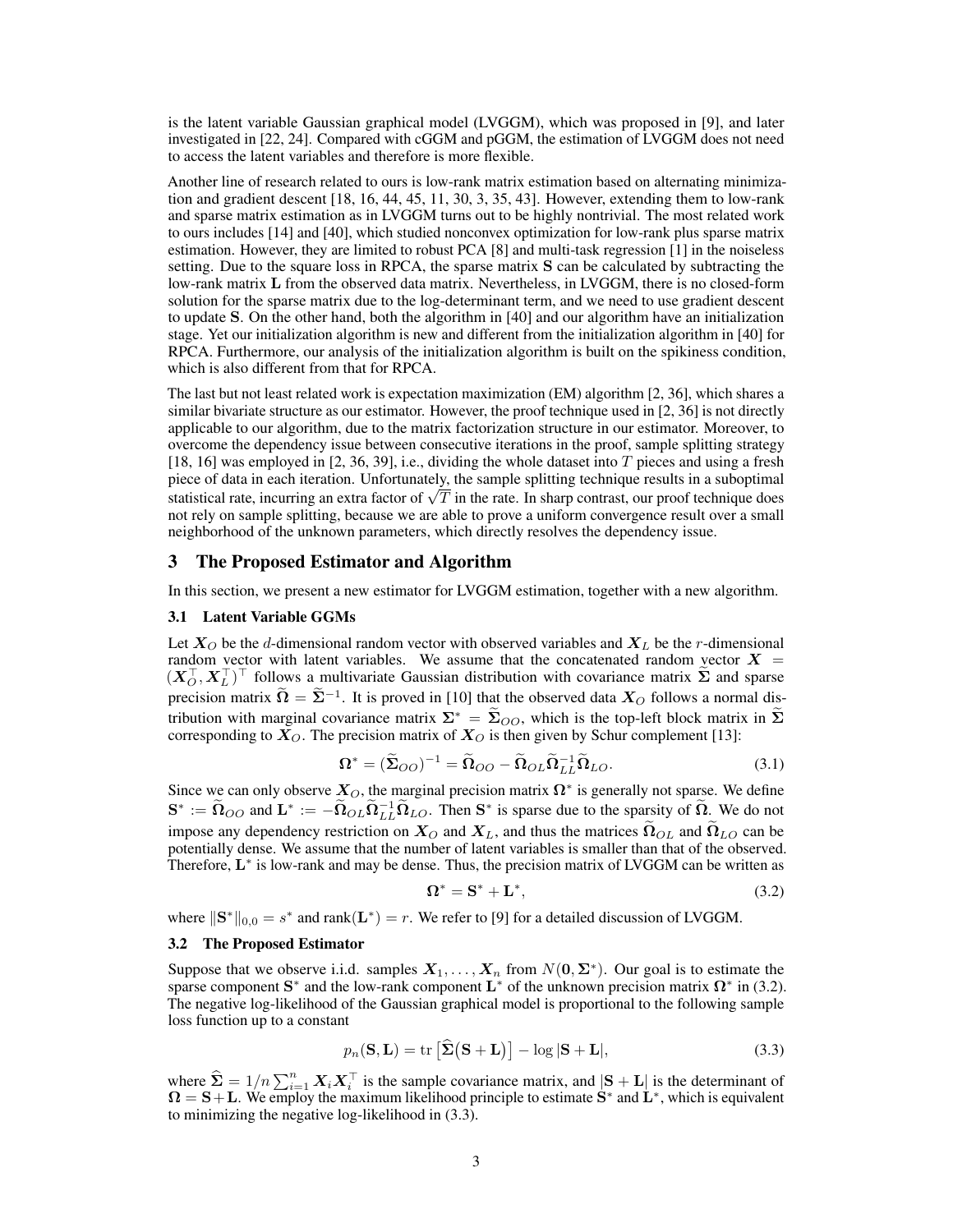The low-rank structure of the precision matrix, i.e., L poses a great challenge for computation. A typical way is to use nuclear-norm regularized estimator, or rank constrained estimator to estimate L. However, such kind of estimators involve singular value decomposition at each iteration, which is computationally very expensive. To overcome this computational obstacle, we reparameterize L as the product of smaller matrices. More specifically, due to the symmetry of L, it can be reparameterized by  $\mathbf{L} = \mathbf{Z} \mathbf{Z}^\top$ , where  $\mathbf{Z} \in \mathbb{R}^{d \times r}$  and  $r > 0$  is the number of latent variables and is a tuning parameter. This kind of reparametrization has recently been used in low-rank matrix estimation [18, 16, 44, 45, 11, 30] based on matrix factorization. Then we can rewrite the sample loss function in (3.3) as the following objective function

$$
q_n(\mathbf{S}, \mathbf{Z}) = \text{tr}\left[\hat{\boldsymbol{\Sigma}}\left(\mathbf{S} + \mathbf{Z}\mathbf{Z}^{\top}\right)\right] - \log|\mathbf{S} + \mathbf{Z}\mathbf{Z}^{\top}|. \tag{3.4}
$$

Based on (3.4), we propose a nonconvex estimator using sparsity constrained maximum likelihood:

$$
\min_{\mathbf{S},\mathbf{Z}} q_n(\mathbf{S},\mathbf{Z}) \quad \text{subject to } \|\mathbf{S}\|_{0,0} \le s,
$$
\n(3.5)

where  $s > 0$  is a tuning parameter that controls the sparsity of **S**.

#### 3.3 The Proposed Algorithm

Due to the matrix factorization based reparameterization  $\mathbf{L} = \mathbf{Z}\mathbf{Z}^{\top}$ , the objective function in (3.5) is nonconvex. In addition, the sparsity based constraint in (3.5) is nonconvex as well. Therefore, the estimation in (3.5) is essentially a nonconvex optimization problem. We propose to solve it by alternately performing gradient descent with respect to one parameter matrix with the other one fixed. The detailed algorithm is displayed in Algorithm 1, which consists of two stages.

In the initialization stage (Stage I), it outputs initial points  $\hat{S}^{(0)}$ ,  $\hat{Z}^{(0)}$ , which, we will show later, are guaranteed to fall in the small neighborhood of  $S^*$  and  $Z^*$  respectively. Note that we need to do inversion in Line 3, whose complexity is  $O(d^3)$ . Nevertheless, we only need to do inversion once. In sharp contrast, convex relaxation approaches need to do full SVD with  $O(d^3)$  complexity at each iteration, which is much more time consuming than ours.

In the alternating gradient descent stage (Stage II), we iteratively estimate S while fixing  $Z$ , and then estimate Z while fixing S. Instead of solving each subproblem exactly, we propose to perform one-step gradient descent for **S** and **Z** alternately, using step sizes  $\eta$  and  $\eta'$ . In Lines 6 and 8 of Algorithm 1,  $\nabla_S q_n(\mathbf{S}, \mathbf{Z})$  and  $\nabla_Z q_n(\mathbf{S}, \mathbf{Z})$  denote the partial gradient of  $q_n(\mathbf{S}, \mathbf{Z})$  with respect to S and Z respectively. The choice of the step sizes will be clear according to our theory. In practice, one can also use line search to choose the step sizes. Due to the sparsity constraint  $||\mathbf{S}||_{0,0} \leq s$ , we apply hard thresholding [4] right after the gradient descent step for S, in Line 7 of Algorithm 1. For a matrix  $S \in \mathbb{R}^{d \times d}$  and an integer *s*, the hard thresholding operator  $\mathcal{H}T_s(S)$  preserves the *s* largest magnitudes in S and sets the rest entries to zero. Algorithm 1 does not involve singular value decomposition in each iteration, neither solve an exact optimization problem, which makes it much faster than the convex relaxation based algorithms [9, 24]. The computational overhead of Algorithm 1 mainly comes from the calculation of the partial gradient with respect to Z, whose time complexity is  $O(r d^2)$ . Therefore, our algorithm has a per-iteration complexity of  $O(r d^2)$ .

## 4 Main Theory

We present our main theory in this section, which characterizes the convergence rate of Algorithm 1, and the statistical rate of its output. We begin with some definitions and assumptions, which are necessary for our theoretical analysis.

**Assumption 4.1.** There is a constant  $\nu > 0$  such that  $0 < 1/\nu \leq \lambda_{\min}(\Sigma^*) \leq \lambda_{\max}(\Sigma^*) \leq \nu < \infty$ , where  $\lambda_{\min}(\Sigma^*)$  and  $\lambda_{\max}(\Sigma^*)$  are the minimal and maximal eigenvalues of  $\Sigma^*$  respectively.

Assumption 4.1 requires the eigenvalues of true covariance matrix  $\Sigma^*$  to be finite and bounded below from a positive number, which is a standard assumption for Gaussian graphical models [29, 21, 28]. The relation between the covariance matrix and the precision matrix  $\Omega^* = (\Sigma^*)^{-1}$  immediately yields  $1/\nu \leq \lambda_{\min}(\mathbf{\Omega}^*) \leq \lambda_{\max}(\mathbf{\Omega}^*) \leq \nu$ .

It is well understood that the estimation problem of the decomposition  $\Omega^* = S^* + L^*$  can be ill-posed, where identifiability issue arises when the low-rank matrix  $L^*$  is also sparse [10, 7]. The concept of *incoherence* condition, which was originally proposed for matrix completion [7], has been adopted in [9, 10], which ensures the low-rank matrix not to be too sparse by restricting the degree of coherence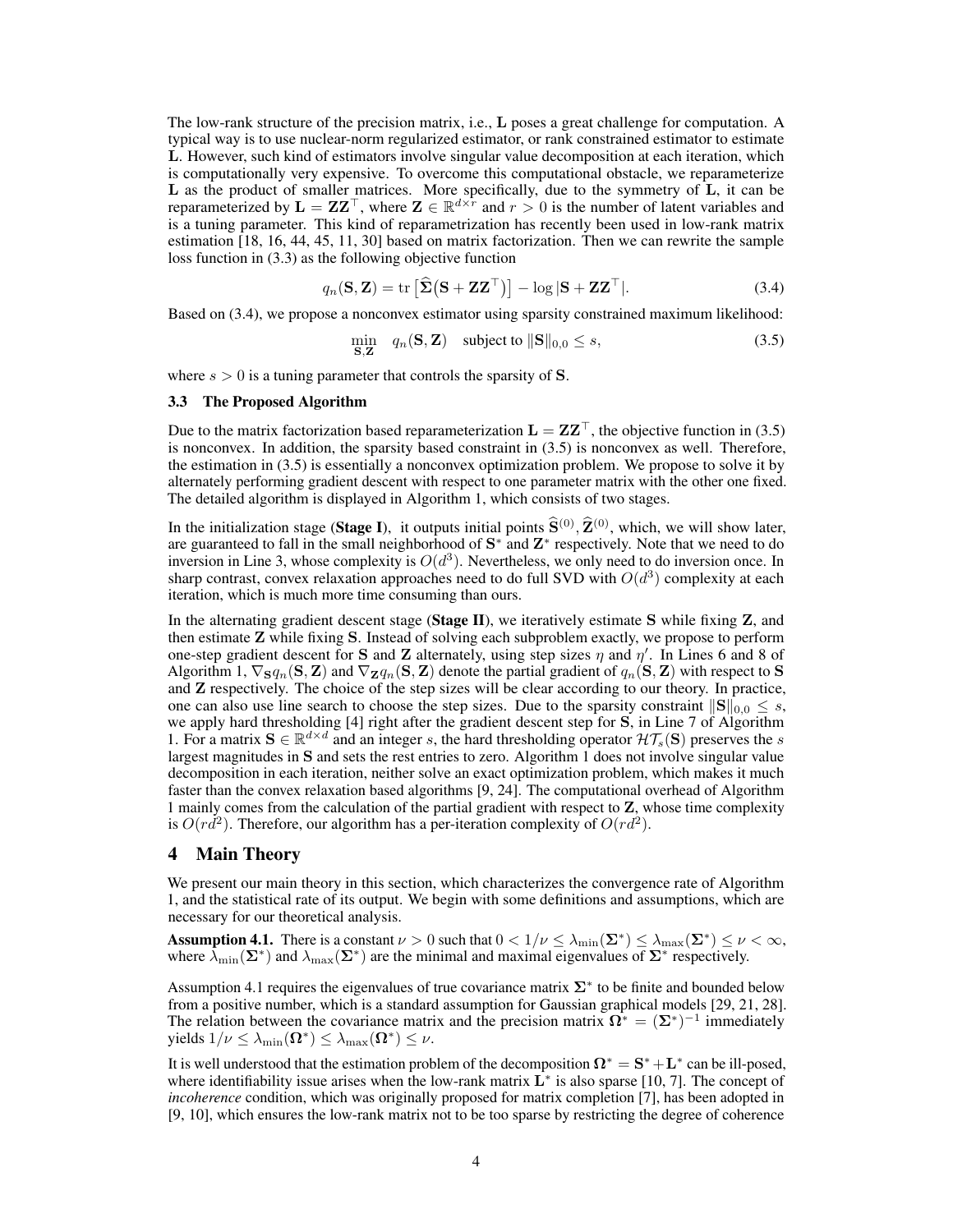Algorithm 1 Alternating Thresholded Gradient Descent (AltGD) for LVGGM

- 1: **Input:** i.i.d. samples  $X_1, \ldots, X_n$  from LVGGM, max number of iterations *T*, and parameters  $\eta, \eta', r, s.$ 
	- Stage I: Initialization
- $2: \ \ \hat{\mathbf{\Sigma}} = \frac{1}{n}\sum_{i=1}^n \mathbf{X}_i \mathbf{X}_i^{\top}.$
- 3:  $\hat{\mathbf{S}}^{(0)} = \mathcal{H} \mathcal{T}_s(\hat{\Sigma}^{-1})$ , which preserves the *s* largest magnitudes of  $\hat{\Sigma}^{-1}$ .
- 4: Compute SVD:  $\hat{\Sigma}^{-1} \hat{\mathbf{S}}^{(0)} = \mathbf{U} \mathbf{D} \mathbf{U}^{\top}$ , where **D** is a diagonal matrix. Let  $\hat{\mathbf{Z}}^{(0)} = \mathbf{U} \mathbf{D}_r^{1/2}$ , where  $D_r$  is the first *r* columns of D.

#### Stage II: Alternating Gradient Descent

5: **for**  $t = 0, ..., T - 1$  **do**<br>6:  $\widehat{S}^{(t+0.5)} = \widehat{S}^{(t)} - n\nabla$  $\widehat{\mathbf{S}}^{(t+0.5)} = \widehat{\mathbf{S}}^{(t)} - \eta \nabla_{\mathbf{S}} q_n \big( \widehat{\mathbf{S}}^{(t)}, \widehat{\mathbf{Z}}^{(t)} \big);$ 7:  $\widehat{\mathbf{S}}^{(t+1)} = \mathcal{H} \mathcal{T}_s \left( \widehat{\mathbf{S}}^{(t+0.5)} \right)$ , which preserves the *s* largest magnitudes of  $\widehat{\mathbf{S}}^{(t+0.5)}$ ;  $\mathbf{\widehat{Z}}^{(t+1)} = \widehat{\mathbf{Z}}^{(t)} - \eta' \nabla_{\mathbf{Z}} q_n \big( \widehat{\mathbf{S}}^{(t)}, \widehat{\mathbf{Z}}^{(t)} \big);$ 9: end for 10: **output:**  $\widehat{\mathbf{S}}^{(T)}$ ,  $\widehat{\mathbf{Z}}^{(T)}$ .

between singular vectors and the standard basis. Later work such as [1, 25] relaxed this condition to a constraint on the *spikiness ratio*, and showed that *spikiness* condition is milder than incoherence condition. In our theory, we use the notion of *spikiness* as follows.

Assumption 4.2 (Spikiness Condition [25]). For a matrix  $L \in \mathbb{R}^{d \times d}$ , the *spikiness ratio* is defined as  $\alpha_{sp}(\mathbf{L}) := d \|\mathbf{L}\|_{\infty,\infty} / \|\mathbf{L}\|_F$ . For the low-rank matrix  $\mathbf{L}^*$  in (3.2), we assume that there exists a constant  $\alpha^* > 0$  such that

$$
\|\mathbf{L}^*\|_{\infty,\infty} = \frac{\alpha_{sp}(\mathbf{L}^*) \cdot \|\mathbf{L}^*\|_F}{d} \le \frac{\alpha^*}{d}.\tag{4.1}
$$

Since rank( $\mathbf{L}^*$ ) = *r*, we define  $\sigma_{\text{max}} = \sigma_1(\mathbf{L}^*) > 0$  and  $\sigma_{\text{min}} = \sigma_r(\mathbf{L}^*) > 0$  to be the maximal and minimal nonzero singular value of  $L^*$  respectively. We observe that the decomposition of low-rank matrix  $\mathbf{L}^*$  in Section 3.2 is not unique, since we have  $\mathbf{L}^* = (\mathbf{Z}^* \mathbf{U})(\mathbf{Z}^* \mathbf{U})^\top$  for any  $r \times r$  orthogonal matrix U. Thus, we define the following solution set for Z:

$$
\mathcal{U} = \{ \widetilde{\mathbf{Z}} \in \mathbb{R}^{d \times r} | \widetilde{\mathbf{Z}} = \mathbf{Z}^* \mathbf{U} \text{ for some } \mathbf{U} \in \mathbb{R}^{r \times r} \text{ with } \mathbf{U} \mathbf{U}^\top = \mathbf{U}^\top \mathbf{U} = \mathbf{I}_r \}.
$$
 (4.2)

Note that  $\sigma_1(\widetilde{\mathbf{Z}}) = \sqrt{\sigma_{\max}}$  and  $\sigma_r(\widetilde{\mathbf{Z}}) = \sqrt{\sigma_{\min}}$  for any  $\widetilde{\mathbf{Z}} \in \mathcal{U}$ .

To measure the closeness between our estimator for  $Z$  and the unknown parameter  $Z^*$ , we use the following distance  $d(\cdot, \cdot)$ , which is invariant to rotation. Similar definition has been used in [45, 30, 40].

**Definition 4.3.** Define the distance between Z and Z<sup>\*</sup> as  $d(Z, Z^*) = \min_{\tilde{Z} \in \mathcal{U}} ||Z - \tilde{Z}||_F$ , where  $\mathcal{U}$ is the solution set defined in (4.2).

At the core of our proof technique is the first-order stability condition on the population loss function. In detail, the population loss function is defined as the expectation of sample loss function in (3.3):

$$
p(\mathbf{S}, \mathbf{L}) = \text{tr}(\mathbf{\Sigma}^*(\mathbf{S} + \mathbf{L})) - \log |\mathbf{S} + \mathbf{L}|.
$$
 (4.3)

For the ease of presentation, we define two balls around  $S^*$  and  $Z^*$  respectively:  $\mathbb{B}_F(S^*,R) = \{S \in \mathbb{B}_F\}$  $\mathbb{R}^{d \times d}$  :  $\|\mathbf{S} - \mathbf{S}^*\|_F \leq R$ ,  $\mathbb{B}_d(\mathbf{Z}^*, R) = \{\mathbf{Z} \in \mathbb{R}^{d \times r} : d(\mathbf{Z}, \mathbf{Z}^*) \leq R\}$ . Then the first-order stability condition is stated as follows.

**Condition 4.4** (First-order Stability). Suppose  $S \in \mathbb{B}_F(S^*, R), Z \in \mathbb{B}_d(Z^*, R)$  for some  $R > 0$ ; by definition we have  $\mathbf{L} = \mathbf{Z}\mathbf{Z}^\top$  and  $\mathbf{L}^* = \mathbf{Z}^* \mathbf{Z}^{*\top}$ . The gradient of population loss function with respect to S satisfies

$$
\left\| \nabla_{\mathbf{S}} p(\mathbf{S}, \mathbf{L}) - \nabla_{\mathbf{S}} p(\mathbf{S}, \mathbf{L}^*) \right\|_F \leq \gamma_2 \cdot \| \mathbf{L} - \mathbf{L}^* \|_F.
$$

The gradient of the population loss function with respect to  $L$  satisfies

$$
\left\| \nabla_{\mathbf{L}} p(\mathbf{S}, \mathbf{L}) - \nabla_{\mathbf{L}} p(\mathbf{S}^*, \mathbf{L}) \right\|_F \leq \gamma_1 \cdot \| \mathbf{S} - \mathbf{S}^* \|_F,
$$

where  $\gamma_1, \gamma_2 > 0$  are constants.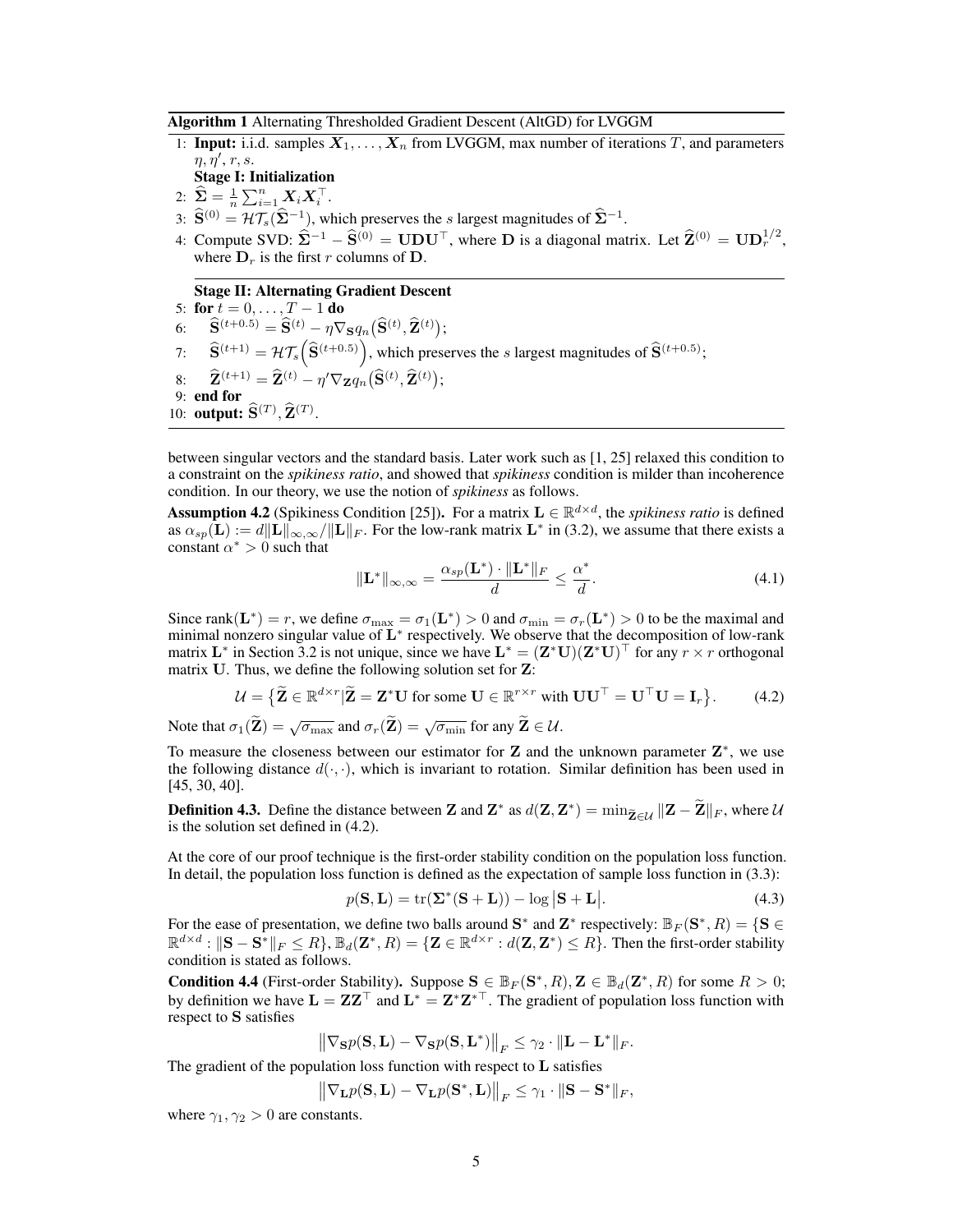Condition 4.4 requires the population loss function has a variant of Lipschitz continuity for the gradient. Note that the gradient is taken with respect to one variable  $(S \text{ or } L)$ , while the Lipschitz continuity is with respect to the other variable. Also, the Lipschitz property is defined only between the true parameters  $\mathbf{\bar{S}}^*, \mathbf{L}^*$  and arbitrary elements  $\mathbf{S} \in \mathbb{B}_F(\mathbf{S}^*, R)$  and  $\mathbf{L} = \mathbf{ZZ}^\top$  such that  $\mathbf{Z} \in \mathbb{B}$  $\mathbb{B}_d(\mathbb{Z}^*, R)$ . It should be noted that Condition 4.4, as is verified in the appendix, is inspired by a similar condition originally introduced in [2]. We extend it to the loss function of LVGMM with both sparse and low-rank structures, which plays an important role in the analysis.

The following theorem characterize the theoretical properties of Algorithm 1.

Theorem 4.5. Suppose Assumptions 4.1 and 4.2 hold. Assume that the sample size satisfies  $n \geq 484 \|\mathbf{\Omega}^* \|_{1,1} \nu^2 rs^* \log d/(25R^2 \sigma_{\min})$  and the sparsity of the unknown sparse matrix satis $f$ ies  $s^* \le 25d^2R^2\sigma_{\min}/(121r\alpha^{*2})$ , where  $R = \min\{1/4\sqrt{\sigma_{\max}}, 1/(2\nu), \sqrt{\sigma_{\min}}/(6.5\nu^2)\}\$ . Then with probability at least  $1 - C/d$ , the initial points  $\hat{S}^{(0)}$ ,  $\hat{Z}^{(0)}$  obtained by the *initialization* stage of Algorithm 1 satisfies

$$
\left\|\widehat{\mathbf{S}}^{(0)} - \mathbf{S}^*\right\|_F \le R, \quad \text{and} \quad d\left(\widehat{\mathbf{Z}}^{(0)}, \mathbf{Z}^*\right) \le R,\tag{4.4}
$$

where  $C > 0$  is an absolute constant. Furthermore, suppose Condition 4.4 holds. Let the step sizes satisfy  $\eta \leq C_0/(\sigma_{\max}\nu^2)$  and  $\eta' \leq C_0\sigma_{\min}/(\sigma_{\max}\nu^4)$ , and the sparsity parameter satisfies  $s \geq (4(1/(2\sqrt{\rho})-1)^2+1)s^*$ , where  $C_0 > 0$  is a constant that can be chosen arbitrarily small. Let  $\rho$  and  $\tau$  be

$$
\rho = \max\left\{1 - \frac{\eta}{\nu^2}, 1 - \frac{\eta'\sigma_{\min}}{\nu^2}\right\}, \qquad \tau = \max\left\{\frac{48C_0^2}{\sigma_{\max}^2 \nu^4} \frac{s^* \log d}{n}, \frac{32C_0^2 \sigma_{\min}^2}{\sigma_{\max} \nu^6} \frac{rd}{n}\right\}.
$$

Then for any  $t \geq 1$ , with probability at least  $1 - C_1/d$ , the output of Algorithm 1 satisfies

$$
\max\left\{\left\|\widehat{\mathbf{S}}^{(t+1)} - \mathbf{S}^*\right\|_F^2, d^2(\widehat{\mathbf{Z}}^{(t+1)}, \mathbf{Z}^*)\right\} \le \underbrace{\frac{\tau}{1 - \sqrt{\rho}}}_{\text{statistical error}} + \underbrace{\sqrt{\rho^{t+1}} \cdot R}_{\text{optimization error}},
$$
(4.5)

where  $C_1 > 0$  is an absolute constant.

In Theorem 4.5,  $\rho$  is the contraction parameter of linear convergence rate, and it depends on the step size  $\eta$ . Therefore, we can always choose a sufficiently small step size by choosing a small enough  $C_0$ , such that  $\rho$  is strictly between 0 and 1.

Remark 4.6. (4.4) suggests that, in order to ensure that the initial points returned by the initialization stage of Algorithm 1 fall in small neighborhoods of  $S^*$  and  $Z^*$ , we require  $n = O(s^* \log d)$ , which essentially attains the optimal sample complexity for LVGGM estimation. In addition, we require  $s^* \lesssim d^2/(r\alpha^{*2})$ , which means the unknown sparse matrix cannot be too dense.

Remark 4.7. (4.5) suggests that the estimation error of the output of Algorithm 1 consists of two terms: the first term is the statistical error, and the second term is the optimization error. The statistical error comes from  $\tau$  and scales as  $\max\{O_p(\sqrt{s^*\log d/n}), O_p(\sqrt{rd/n})\}$ , where  $O_p(\sqrt{s^*\log d/n})$ corresponds to the statistical error of  $S^*$ , and  $O_p(\sqrt{rd/n})$  corresponds to the statistical error of  $L^{*1}$ . This matches the minimax optimal rate of estimation errors in Frobenius norm for LVGGM estimation [9, 1, 24]. For the optimization error, note that  $\sigma_{\text{max}}$  and  $\sigma_{\text{min}}$  are fixed constants. For a sufficiently small constant  $C_0$ , we can always ensure  $\rho < 1$ , and this establishes the linear convergence rate for Algorithm 1. Actually, after  $T \ge \max\{O(\log(\nu^4 n/(s^* \log d)))$ ,  $O(\log(\nu^6 n/(rd)))\}$  iterations, the total estimation error of our algorithm achieves the same order as the statistical error.

Remark 4.8. Our statistical rate is sharp, because our theoretical analysis is conducted uniformly over the neighborhood of true parameters  $S^*$  and  $Z^*$ , rather than doing sample splitting. This is another big advantage of our approach over existing algorithms which are also built upon first-order stability [2, 36] but rely on sample splitting technique.

## 5 Experiments

In this section, we present numerical results on both synthetic and real datasets to verify the theoretical properties of our algorithm, and compare it with the state-of-the-art methods. Specifically, we

<sup>&</sup>lt;sup>1</sup>While the derived error bound in (4.5) is for  $\hat{\mathbf{Z}}^{(t)}$ , it is in the same order as the error bound of  $\hat{\mathbf{L}}^{(t)}$  by definition.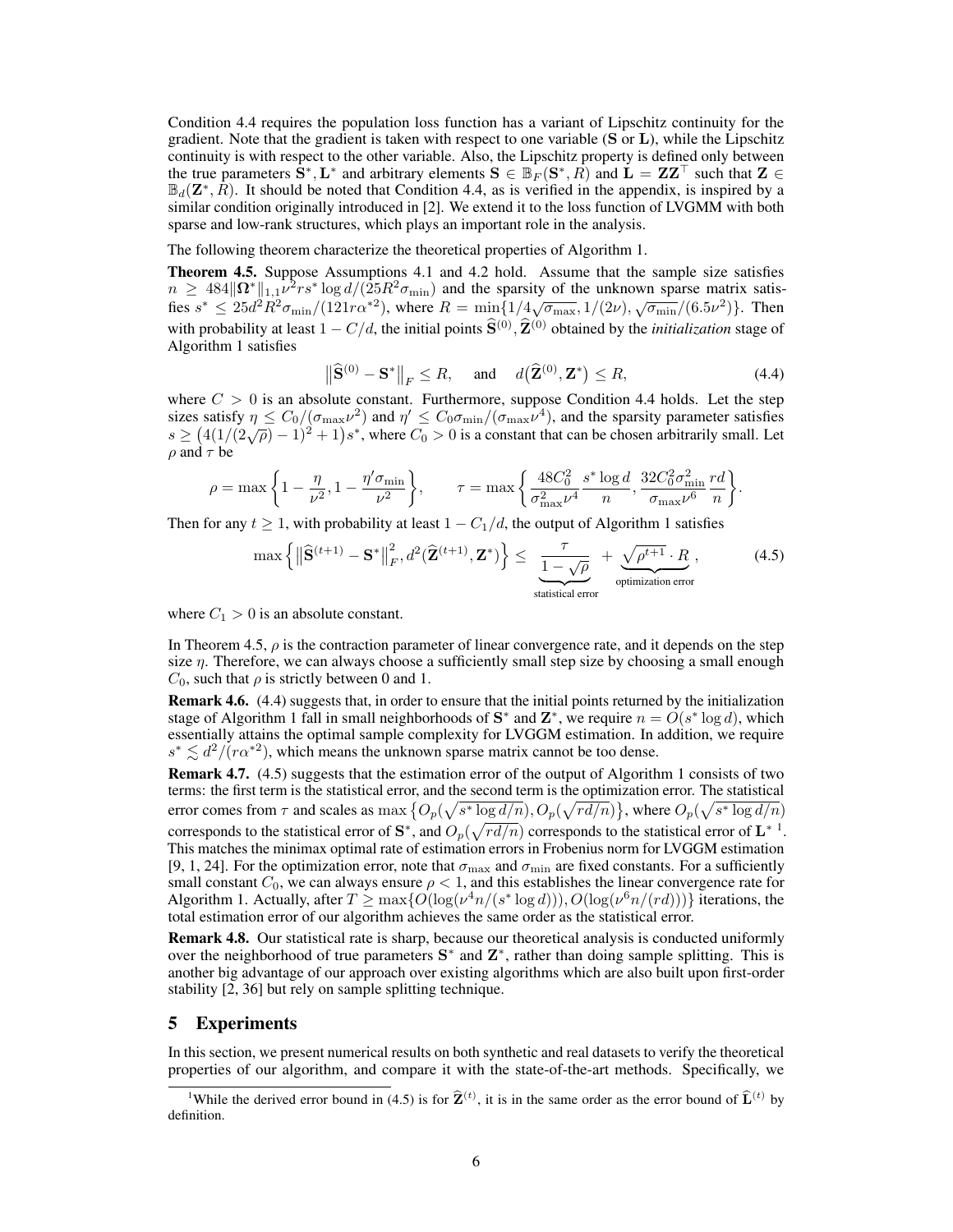compare our method, denoted by AltGD, with two convex relaxation based methods for estimating LVGGM: (1) LogdetPPA [9, 32] for solving log-determinant semidefinite programs, denoted by PPA, and (2) the alternating direction method of multipliers in [22, 24], denoted by **ADMM**. We also considered alternatives of the convex methods which use the randomized SVD method [15] in each iteration. However, the randomized SVD method still needs to compute a full SVD for nuclear norm regularization and in our experiments, we found that it is slower than the full SVD method implemented in [22]. Thus, we only report the results of the orignial convex relaxations in [9, 32, 22, 24]. The implementation of these two methods were downloaded from the authors' website. All numerical experiments were run in MATLAB R2015b on a laptop with Intel Core i5 2.7 GHz CPU and 8GB of RAM.

#### 5.1 Synthetic Data

In the synthetic experiment, we first validate the performance of our method on the latent variable GGM. Then we show that our method also performs well on a more general GGM where the precision matrix is the sum of an arbitrary sparse matrix  $S^*$  and arbitrary low rank matrix  $L^*$ . Specifically, we generated data according to the following two schemes:

- *•* Scheme I: we generated data from the latent variable GGM defined in Section 3.1. In detail, the dimension of observed data is *d* and the number of latent variables is *r*. We randomly generated a sparse positive definite matrix  $\Omega \in \mathbb{R}^{(d+r)\times(d+r)}$ , with sparsity  $s^* = 0.02d^2$ . According to (3.1), the sparse component of the precision matrix is  $S^* := \tilde{\Omega}_{1:d,1:d}$  and the low-rank component is  $\mathbf{L}^* := -\tilde{\mathbf{\Omega}}_{1:d,(d+1):(d+r)}[\tilde{\mathbf{\Omega}}_{(d+1):(d+r);(d+r)}]^{-1}\tilde{\mathbf{\Omega}}_{(d+1):(d+r);1:d}$ . Then we sampled data  $X_1, \ldots, X_n$  from distribution  $N(0, (\Omega^*)^{-1})$ , where  $\Omega^* = \mathbf{S}^* + \mathbf{L}^*$  is the true precision matrix.
- Scheme II: the dimension of observed data is *d* and the number of latent variables is *r*.  $S^*$  is a symmetric positive definite matrix with entries randomly generated from  $[-1, 1]$  with sparsity  $s^* = 0.05d^2$ .  $\mathbf{L}^* = \mathbf{Z}^* \mathbf{Z}^{*\top}$ , where  $\mathbf{Z}^* \in \mathbb{R}^{d \times r}$  with entries randomly generated from  $[-1, 1]$ . Then we sampled data  $X_1, \ldots, X_n$  from multivariate normal distribution  $N(\mathbf{0}, (\mathbf{\Omega}^*)^{-1})$  with  $\Omega^* = S^* + L^*$  being the true precision matrix.

Table 1: Scheme I: estimation errors of sparse and low-rank components  $S^*$  and  $L^*$  as well as the true precision matrix  $\Omega^*$  in terms of Frobenius norm on different synthetic datasets. Data were generated from LVGGM and results were reported on 10 replicates in each setting.

| Setting                                       | Method                             | $\ \widehat{\mathbf{S}}^{(T)} - \mathbf{S}^*\ _F$               | $\ \widehat{\mathbf{L}}^{(T)} - \mathbf{L}^*\ _F$               | $\ \widehat{\mathbf{\Omega}}^{(T)} - \mathbf{\Omega}^*\ _F$     | Time $(s)$                           |
|-----------------------------------------------|------------------------------------|-----------------------------------------------------------------|-----------------------------------------------------------------|-----------------------------------------------------------------|--------------------------------------|
| $d = 100, r = 2, n =$<br>2000                 | <b>PPA</b><br><b>ADMM</b><br>AltGD | $0.7335 \pm 0.0352$<br>$0.7521 \pm 0.0288$<br>$0.6241 + 0.0668$ | $0.0170 + 0.0125$<br>$0.0224 \pm 0.0115$<br>$0.0113 + 0.0014$   | $0.7350 \pm 0.0359$<br>$0.7563 \pm 0.0298$<br>$0.6236 + 0.0669$ | 1.1610<br>1.1120<br>0.0250           |
| $d = 500, r = 5, n =$<br>10000                | <b>PPA</b><br><b>ADMM</b><br>AltGD | $0.9803 + 0.0192$<br>$1.0571 + 0.0135$<br>$0.8212 + 0.0143$     | $0.0195 \pm 0.0046$<br>$0.0294 + 0.0041$<br>$0.0125 \pm 0.0000$ | $0.9813 \pm 0.0192$<br>$1.0610 + 0.0134$<br>$0.8210 + 0.0143$   | 35.7220<br>25.8010<br>0.4800         |
| $d = 1000, r = 8, n =$<br>$2.5 \times 10^{4}$ | <b>PPA</b><br><b>ADMM</b><br>AltGD | $1.1620 + 0.0177$<br>$1.1867 + 0.0253$<br>$0.9016 + 0.0245$     | $0.0224 \pm 0.0034$<br>$0.0356 + 0.0033$<br>$0.0167 \pm 0.0030$ | $1.1639 + 0.0179$<br>$1.1869 + 0.0254$<br>$0.9021 + 0.0244$     | 356.7360<br>156.5550<br>7.4740       |
| $d = 5000, r = 10, n =$<br>$2 \times 10^5$    | <b>PPA</b><br><b>ADMM</b><br>AltGD | $1.4822 + 0.0302$<br>$1.5010 + 0.0240$<br>$1.3449 + 0.0073$     | $0.0371 + 0.0052$<br>$0.0442 + 0.0068$<br>$0.0208 + 0.0014$     | $1.4824 + 0.0120$<br>$1.5012 + 0.0240$<br>$1.3449 \pm 0.0084$   | 33522.0200<br>21090.7900<br>445.6730 |

In both schemes, we conducted experiments in different settings of  $d, n, s^*$  and  $r$ . The step sizes of our method were set as  $\eta = c_1/(\sigma_{\text{max}}\nu^2)$  and  $\eta' = c_1\sigma_{\text{min}}/(\sigma_{\text{max}}\nu^4)$  according to Theorem 4.5, where  $c_1 = 0.25$ . The thresholding parameter *s* is set as  $c_2s^*$ , where  $c_2 > 1$  was selected by 4-fold cross-validation. The regularization parameters for  $\ell_{1,1}$ -norm and nuclear norm in **PPA** and **ADMM** and the tuning parameter *r* in our algorithm were selected by 4-fold cross-validation. Under both schemes, we repeatedly generated 10 datasets for each setting of  $d, n, s^*$  and  $r^*$ , and calculated the mean and standard error of the estimation error. We summarize the results of Scheme I over 10 replications in Table 1. Note that our algorithm **AltGD** outputs a slightly better estimator in terms of estimation errors compared with **PPA** and **ADMM**. It should also be noted that they do not differ too much because their statistical rates should be in the same order. To demonstrate the efficiency of our algorithm, we also reported the mean CPU time in the last column of Table 1. We observe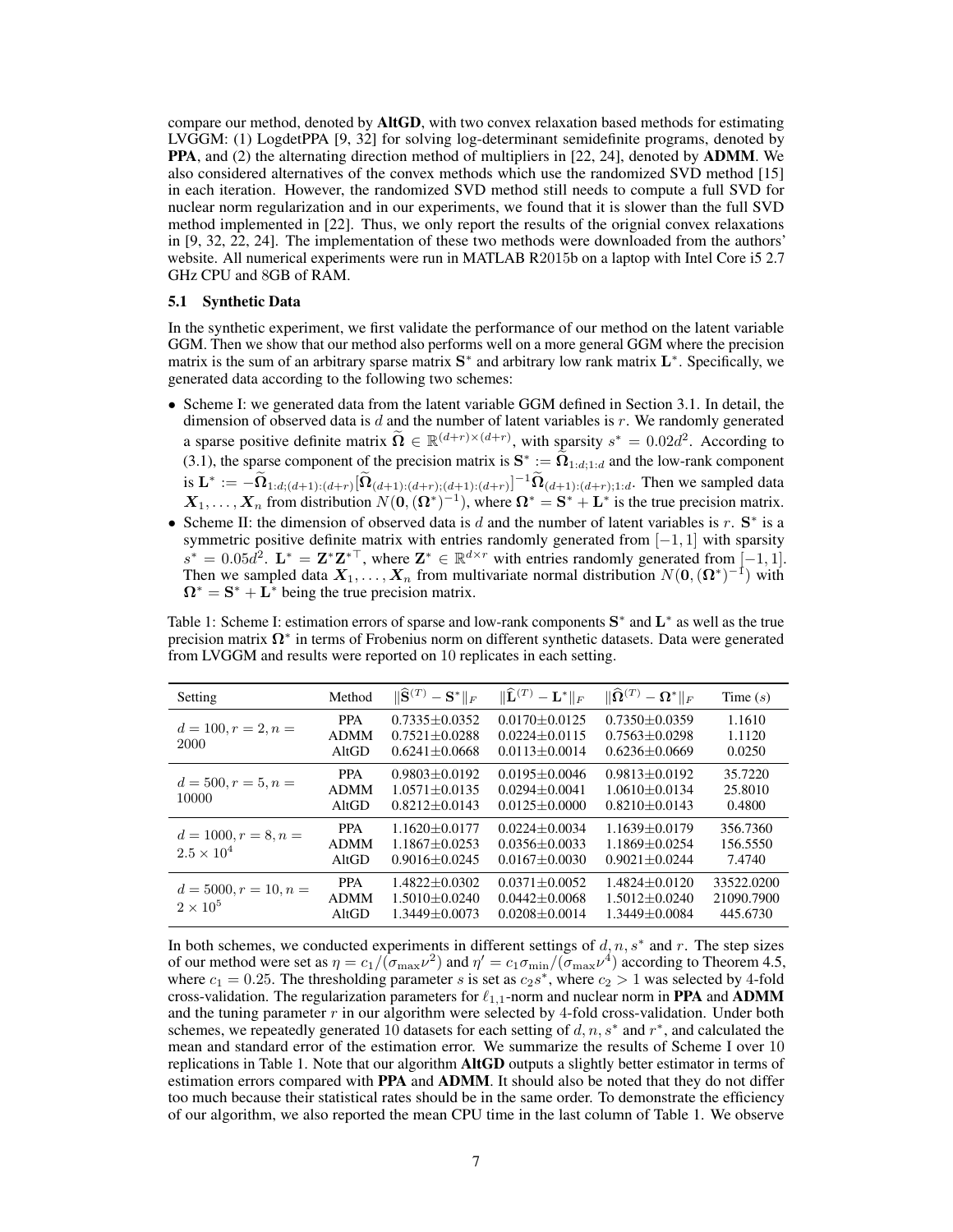significant speed-ups brought by our algorithm, which is almost 50 times faster than the convex ones. In particular, when the dimension *d* scales up to several thousands, the computation of SVD in PPA and ADMM takes enormous time and therefore the computational time of them increases dramatically. We report the averaged results of Scheme II over 10 repetitions in Table 2. Again, it can be seen that our method AltGD achieves comparable or slightly better estimators in terms of estimation errors in Frobenius norm compared against PPA and ADMM. Our method AltGD is nearly 50 times faster than the other two methods based on convex algorithms.

Table 2: Scheme II: estimation errors of sparse and low-rank components  $S^*$  and  $L^*$  as well as the true precision matrix  $\Omega^*$  in terms of Frobenius norm on different synthetic datasets. Data were generated from multivariate distribution where the precision matrix is the sum of an arbitrary sparse matrix and an arbitrary low-rank matrix. Results were reported on 10 replicates in each setting.

| Setting                                       | Method                             | $\ \widehat{\mathbf{S}}^{(T)} - \mathbf{S}^*\ _F$               | $\ \widehat{\mathbf{L}}^{(T)} - \mathbf{L}^*\ _F$           | $\ \widehat{\mathbf{\Omega}}^{(T)} - \mathbf{\Omega}^*\ _F$     | Time $(s)$                           |
|-----------------------------------------------|------------------------------------|-----------------------------------------------------------------|-------------------------------------------------------------|-----------------------------------------------------------------|--------------------------------------|
| $d = 100, r = 2, n =$<br>2000                 | <b>PPA</b><br><b>ADMM</b><br>AltGD | $0.5710 \pm 0.0319$<br>$0.6198 \pm 0.0361$<br>$0.5639 + 0.0905$ | $0.6231 + 0.0261$<br>$0.5286 + 0.0308$<br>$0.4824 + 0.0323$ | $0.8912 \pm 0.0356$<br>$0.8588 \pm 0.0375$<br>$0.7483 + 0.0742$ | 1.6710<br>1.2790<br>0.0460           |
| $d = 500, r = 5, n =$<br>10000                | <b>PPA</b><br><b>ADMM</b><br>AltGD | $0.8140 + 0.0157$<br>$0.8140 + 0.0157$<br>$0.6139 + 0.0198$     | $0.7802 + 0.0104$<br>$0.7803 + 0.0104$<br>$0.7594 + 0.0111$ | $1.1363 \pm 0.0131$<br>$1.1363 + 0.0131$<br>$0.9718 + 0.0146$   | 43.8000<br>25.8980<br>0.8690         |
| $d = 1000, r = 8, n =$<br>$2.5 \times 10^{4}$ | <b>PPA</b><br><b>ADMM</b><br>AltGD | $0.9235 + 0.0193$<br>$0.9209 + 0.0212$<br>$0.7249 + 0.0158$     | $1.1985 + 0.0084$<br>$1.2131 + 0.0084$<br>$0.9651 + 0.0093$ | $1.4913 + 0.0162$<br>$1.4975 + 0.0171$<br>$1.2029 + 0.0141$     | 487.4900<br>163.9350<br>7.1360       |
| $d = 5000, r = 10, n =$<br>$2 \times 10^5$    | <b>PPA</b><br><b>ADMM</b><br>AltGD | $1.1883 + 0.0091$<br>$1.2846 + 0.0089$<br>$1.0681 + 0.0034$     | $1.0970 + 0.0022$<br>$1.1568 + 0.0023$<br>$1.0685 + 0.0023$ | $1.3841 + 0.0083$<br>$1.5324 + 0.0085$<br>$1.2068 + 0.0032$     | 44098.6710<br>20393.3650<br>287.8630 |

In addition, we illustrate the convergence rate of our algorithm in Figure 1(a) and 1(b), where the x-axis is iteration number and y-axis is the estimation errors in Frobenius norm. We can see that our algorithm converges in dozens of iterations, which confirms our theoretical guarantee on linear convergence rate. We plot the overall estimation errors against the scaled statistical errors of  $S^{(T)}$  and  $\mathbf{L}^{(T)}$  under different configurations of *d, n, s*<sup>\*</sup> and *r* in Figure 1(c) and 1(d). According to Theorem 4.5,  $\|\widehat{S}^{(t)} - S^*\|_F$  and  $\|\widehat{L}^{(t)} - L^*\|_F$  will converge to the statistical errors as the number of iterations *t* goes up, which are in the order of  $O(\sqrt{s^* \log d/n})$  and  $O(\sqrt{rd/n})$  respectively. We can see that the estimation errors grow linearly with the theoretical rate, which validates our theoretical guarantee on the minimax optimal statistical rate.



(a) Estimation error for  $S^*$  (b) Estimation error for  $L^*$  (c) *r* fixed and varying (d) *s*<sup>\*</sup> fixed and varying  $n, d$  and  $s^*$ *n, d* and *r*

Figure 1: (a)-(b): Evolution of estimation errors with number of iterations *t* going up with the sparsity parameter *s*<sup>\*</sup> set as  $0.02 \times d^2$  and varying *d, n* and *r*. (c)-(d): Estimation errors  $\|\hat{\mathbf{S}}^{(T)} - \mathbf{S}^*\|_F$  and  $\|\widehat{\mathbf{L}}^{(T)} - \mathbf{L}^*\|_F$  versus scaled statistical errors  $\sqrt{s^* \log d/n}$  and  $\sqrt{rd/n}$ .

#### 5.2 Genomic Data

In this subsection, we apply our method to TCGA breast cancer gene expression data to infer regulatory network. We downloaded the gene expression data from cBioPortal<sup>2</sup>. Here we focused on 299 breast cancer related transcription factors (TFs) and estimated the regulatory relationships for each pair of TFs over two breast cancer subtypes: luminal and basal. We compared our method **AltGD** 

 $^{2}$ http://www.cbioportal.org/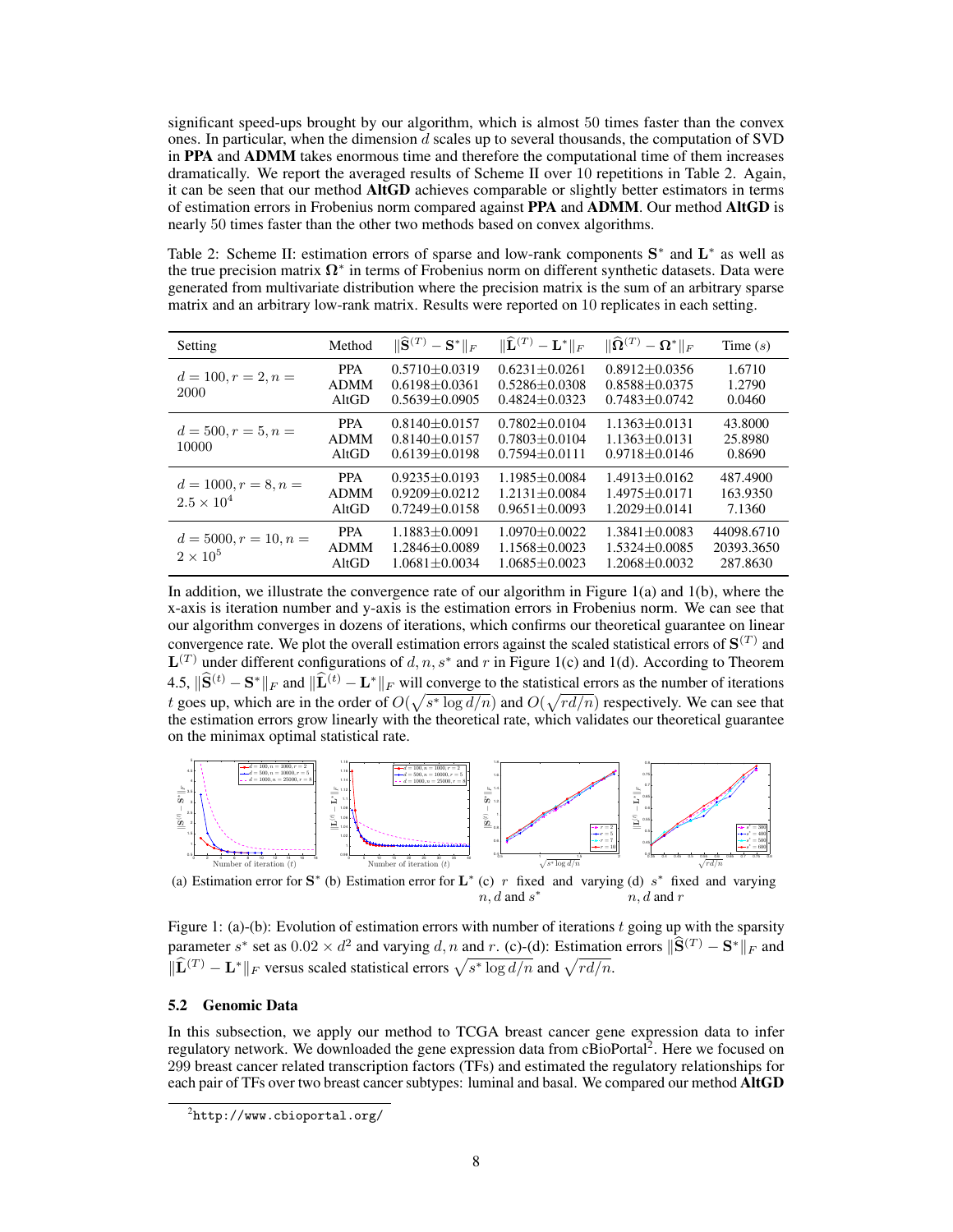with **ADMM** and **PPA** which are all based on LVGGM. We also compared it with the graphical Lasso (GLasso) which only considers the sparse structure of precision matrix and ignores the latent variables; we chose  $QUIC<sup>3</sup>$  to solve the GLasso estimator. Regarding the benchmark standard, we used the "regulatory potential scores" between a pair of genes (a TF and a target gene) for these two breast cancer subtypes compiled based on both co-expression and TF ChIP-seq binding data from the Cistrome Cancer Database<sup>4</sup>.

Table 3: Summary of CPU time of different methods on luminal subtype breast cancer dataset.

| Method | GL asso                    | <b>PPA</b> | ADMM   | AltGD  |
|--------|----------------------------|------------|--------|--------|
|        | Time $(s)$ 38.6310 85.0100 |            | 7.6700 | 0.1500 |
|        |                            |            |        |        |

For luminal subtype, there are  $n = 601$  samples and  $d = 299$  TFs. The regularization parameters for  $\ell_{1,1}$  norm in **GLasso**, for  $\ell_{1,1}$  norm and nuclear norm in PPA and ADMM were tuned - by grid search. The step sizes of AltGD were set as  $\eta = 0.1/\hat{\nu}^2$  and  $\hat{\eta'} = 0.1/\hat{\nu}^4$ , where  $\hat{\nu}$  is the maximal eigenvalue of sample covariance

matrix. The thresholding parameter *s* and number of latent variables *r* were tuned by grid search. In Table 3, we present the CPU time of each method. Importantly, we can see that **AltGD** is the fastest among all the methods and is even more than 50 times faster than the second fastest method **ADMM**.



Figure 2: An example of subnetwork in the transcriptional regulatory network of luminal breast cancer. Here gray edges are the interactions from the Cistrome Cancer Database; red edges are the ones inferred by the respective methods; green edges are incorrectly inferred interactions.

To demonstrate the performances of different methods on recovering the overall transcriptional regulatory network, we randomly selected 10 TFs in the benchmark network and plotted the subnetwork in Figure 2 which has 70 edges with nonzero regulatory potential scores. Specifically, the gray edges form the benchmark network, the red edges are those identified correctly and the green edges are those incorrectly inferred by each method. We can observe from Figure 2 that the methods based on LVGGMs are able to recover more edges accurately than graphical Lasso because of the intervention of latent variables. We remark that all the methods were not able to completely recover the entire regulatory network partly because we only used the gene expression data for TFs (instead of all genes) and the regulatory potential scores from the Cistome Cancer Database also used TF binding information. Due to space limit, we postpone additional experimental results to the appendix.

## 6 Conclusions

In this paper, to speed up the learning of LVGGM, we proposed a sparsity constrained maximum likelihood estimator based on matrix factorization. We developed an efficient alternating gradient descent algorithm, and proved that the proposed algorithm is guaranteed to converge to the unknown sparse and low-rank matrices with a linear convergence rate up to the optimal statical error. Experiments on both synthetic and real world genomic data supported our theory.

# Acknowledgements

We would like to thank the anonymous reviewers for their helpful comments. This research was sponsored in part by the National Science Foundation IIS-1652539, IIS-1717205 and IIS-1717206. The views and conclusions contained in this paper are those of the authors and should not be interpreted as representing any funding agencies.

 $^3$ http://www.cs.utexas.edu/~sustik/QUIC/

<sup>4</sup> http://cistrome.org/CistromeCancer/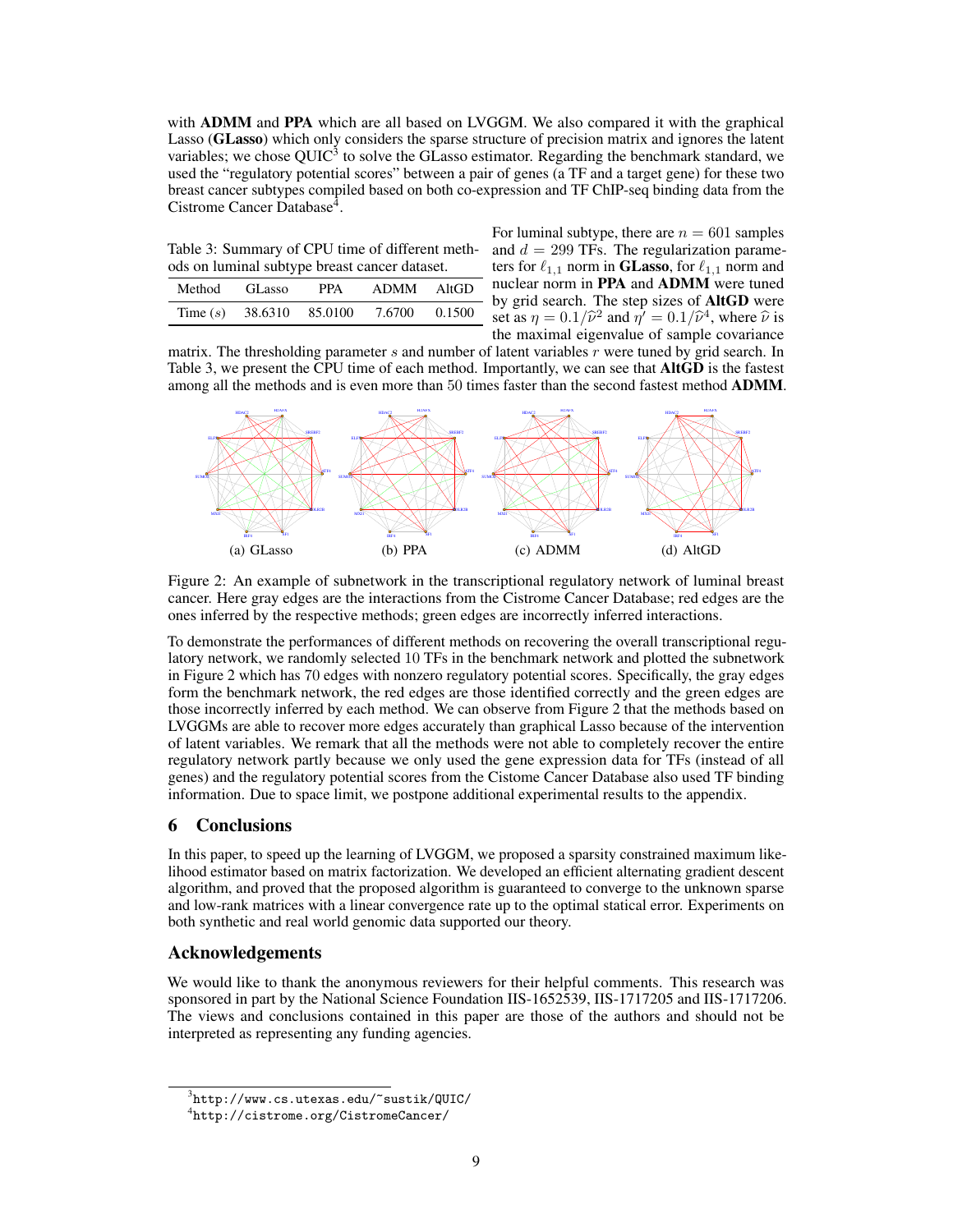## References

- [1] Alekh Agarwal, Sahand Negahban, and Martin J Wainwright. Noisy matrix decomposition via convex relaxation: Optimal rates in high dimensions. *The Annals of Statistics*, pages 1171–1197, 2012.
- [2] Sivaraman Balakrishnan, Martin J Wainwright, and Bin Yu. Statistical guarantees for the em algorithm: From population to sample-based analysis. *arXiv preprint arXiv:1408.2156*, 2014.
- [3] Srinadh Bhojanapalli, Anastasios Kyrillidis, and Sujay Sanghavi. Dropping convexity for faster semi-definite optimization. *arXiv preprint*, 2015.
- [4] Thomas Blumensath and Mike E Davies. Iterative hard thresholding for compressed sensing. *Applied and computational harmonic analysis*, 27(3):265–274, 2009.
- [5] T Tony Cai, Hongzhe Li, Weidong Liu, and Jichun Xie. Covariate-adjusted precision matrix estimation with an application in genetical genomics. *Biometrika*, page ass058, 2012.
- [6] Tony Cai, Weidong Liu, and Xi Luo. A constrained 1 minimization approach to sparse precision matrix estimation. *Journal of the American Statistical Association*, 106(494):594–607, 2011.
- [7] Emmanuel Candes and Benjamin Recht. Exact matrix completion via convex optimization. *Communications of the ACM*, 55(6):111–119, 2012.
- [8] Emmanuel J Candès, Xiaodong Li, Yi Ma, and John Wright. Robust principal component analysis? *Journal of the ACM (JACM)*, 58(3):11, 2011.
- [9] Venkat Chandrasekaran, Pablo A Parrilo, and Alan S Willsky. Latent variable graphical model selection via convex optimization. In *Communication, Control, and Computing (Allerton), 2010 48th Annual Allerton Conference on*, pages 1610–1613. IEEE, 2010.
- [10] Venkat Chandrasekaran, Sujay Sanghavi, Pablo A Parrilo, and Alan S Willsky. Rank-sparsity incoherence for matrix decomposition. *SIAM Journal on Optimization*, 21(2):572–596, 2011.
- [11] Yudong Chen and Martin J Wainwright. Fast low-rank estimation by projected gradient descent: General statistical and algorithmic guarantees. *arXiv preprint arXiv:1509.03025*, 2015.
- [12] Jerome Friedman, Trevor Hastie, and Robert Tibshirani. Sparse inverse covariance estimation with the graphical lasso. *Biostatistics*, 9(3):432–441, 2008.
- [13] Gene H Golub and Charles F Van Loan. *Matrix computations*, volume 3. JHU Press, 2012.
- [14] Quanquan Gu, Zhaoran Wang, and Han Liu. Low-rank and sparse structure pursuit via alternating minimization. In *Proceedings of the 19th International Conference on Artificial Intelligence and Statistics*, pages 600–609, 2016.
- [15] Nathan Halko, Per-Gunnar Martinsson, and Joel A Tropp. Finding structure with randomness: Probabilistic algorithms for constructing approximate matrix decompositions. *SIAM review*, 53(2):217–288, 2011.
- [16] Moritz Hardt. Understanding alternating minimization for matrix completion. In *FOCS*, pages 651–660. IEEE, 2014.
- [17] Jianhua Z Huang, Naiping Liu, Mohsen Pourahmadi, and Linxu Liu. Covariance matrix selection and estimation via penalised normal likelihood. *Biometrika*, 93(1):85–98, 2006.
- [18] Prateek Jain, Praneeth Netrapalli, and Sujay Sanghavi. Low-rank matrix completion using alternating minimization. In *STOC*, pages 665–674, 2013.
- [19] Steffen L Lauritzen. *Graphical models*, volume 17. Clarendon Press, 1996.
- [20] Xingguo Li, Tuo Zhao, Raman Arora, Han Liu, and Jarvis Haupt. Stochastic variance reduced optimization for nonconvex sparse learning, 2016.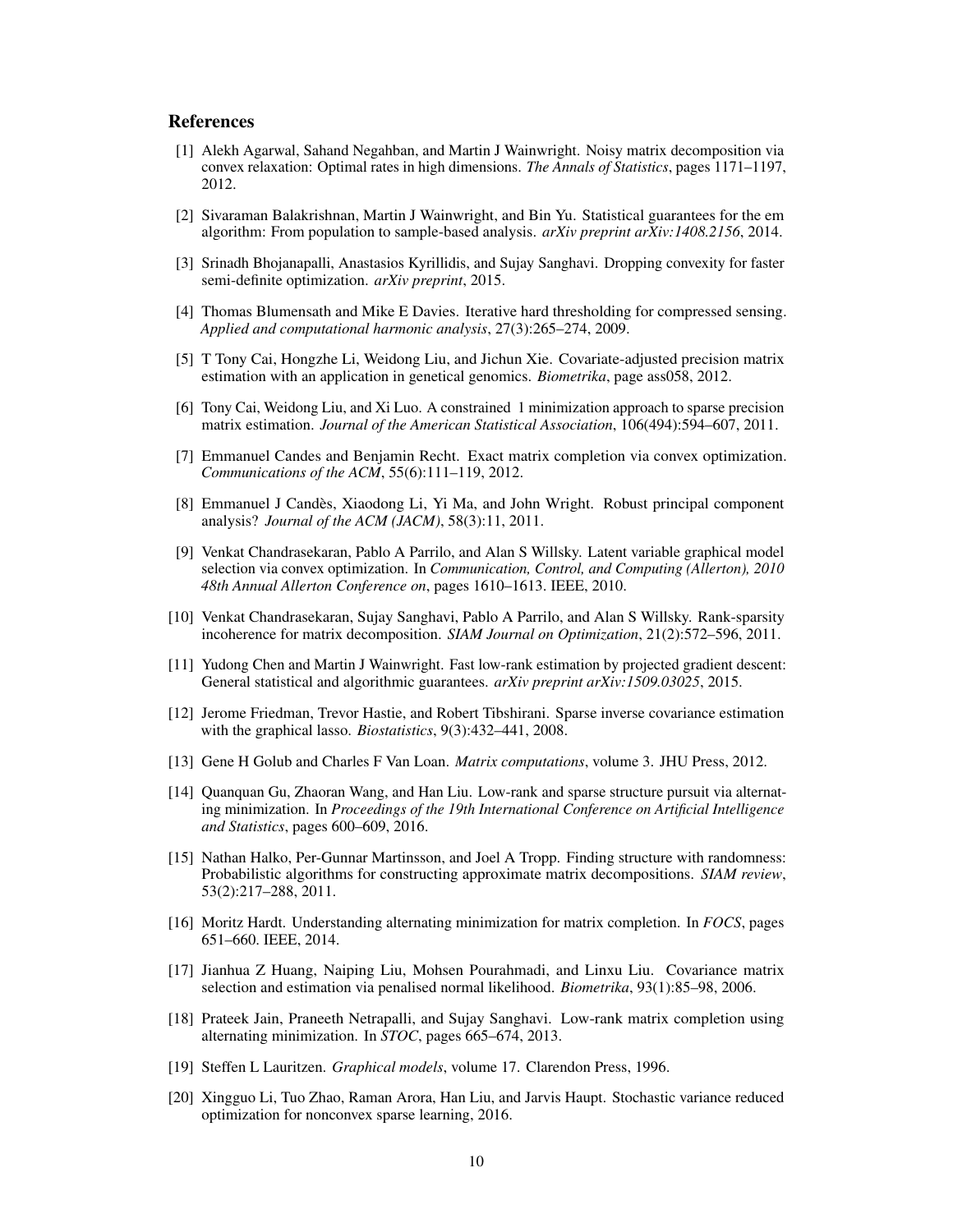- [21] Han Liu, John Lafferty, and Larry Wasserman. The nonparanormal: Semiparametric estimation of high dimensional undirected graphs. *Journal of Machine Learning Research*, 10(Oct):2295– 2328, 2009.
- [22] Shiqian Ma, Lingzhou Xue, and Hui Zou. Alternating direction methods for latent variable gaussian graphical model selection. *Neural computation*, 25(8):2172–2198, 2013.
- [23] Nicolai Meinshausen and Peter Bühlmann. High-dimensional graphs and variable selection with the lasso. *The annals of statistics*, pages 1436–1462, 2006.
- [24] Zhaoshi Meng, Brian Eriksson, and Alfred O Hero III. Learning latent variable gaussian graphical models. *arXiv preprint arXiv:1406.2721*, 2014.
- [25] Sahand Negahban and Martin J Wainwright. Restricted strong convexity and weighted matrix completion: Optimal bounds with noise. *Journal of Machine Learning Research*, 13(May):1665– 1697, 2012.
- [26] Sahand Negahban, Bin Yu, Martin J Wainwright, and Pradeep K Ravikumar. A unified framework for high-dimensional analysis of *m*-estimators with decomposable regularizers. In *Advances in Neural Information Processing Systems*, pages 1348–1356, 2009.
- [27] Yurii Nesterov. *Introductory lectures on convex optimization: A basic course*, volume 87. Springer Science & Business Media, 2013.
- [28] Pradeep Ravikumar, Martin J Wainwright, Garvesh Raskutti, Bin Yu, et al. High-dimensional covariance estimation by minimizing 1-penalized log-determinant divergence. *Electronic Journal of Statistics*, 5:935–980, 2011.
- [29] Adam J Rothman, Peter J Bickel, Elizaveta Levina, Ji Zhu, et al. Sparse permutation invariant covariance estimation. *Electronic Journal of Statistics*, 2:494–515, 2008.
- [30] Stephen Tu, Ross Boczar, Mahdi Soltanolkotabi, and Benjamin Recht. Low-rank solutions of linear matrix equations via procrustes flow. *arXiv preprint arXiv:1507.03566*, 2015.
- [31] Roman Vershynin. Introduction to the non-asymptotic analysis of random matrices. *arXiv preprint arXiv:1011.3027*, 2010.
- [32] Chengjing Wang, Defeng Sun, and Kim-Chuan Toh. Solving log-determinant optimization problems by a newton-cg primal proximal point algorithm. *SIAM Journal on Optimization*, 20(6):2994–3013, 2010.
- [33] Lingxiao Wang and Quanquan Gu. Robust gaussian graphical model estimation with arbitrary corruption. In *International Conference on Machine Learning*, pages 3617–3626, 2017.
- [34] Lingxiao Wang, Xiang Ren, and Quanquan Gu. Precision matrix estimation in high dimensional gaussian graphical models with faster rates. In *Artificial Intelligence and Statistics*, pages 177–185, 2016.
- [35] Lingxiao Wang, Xiao Zhang, and Quanquan Gu. A unified computational and statistical framework for nonconvex low-rank matrix estimation. *arXiv preprint arXiv:1610.05275*, 2016.
- [36] Zhaoran Wang, Quanquan Gu, Yang Ning, and Han Liu. High dimensional expectationmaximization algorithm: Statistical optimization and asymptotic normality. *arXiv preprint arXiv:1412.8729*, 2014.
- [37] Pan Xu and Quanquan Gu. Semiparametric differential graph models. In *Advances in Neural Information Processing Systems*, pages 1064–1072, 2016.
- [38] Pan Xu, Lu Tian, and Quanquan Gu. Communication-efficient distributed estimation and inference for transelliptical graphical models. *arXiv preprint arXiv:1612.09297*, 2016.
- [39] Pan Xu, Tingting Zhang, and Quanquan Gu. Efficient algorithm for sparse tensor-variate gaussian graphical models via gradient descent. In *Artificial Intelligence and Statistics*, pages 923–932, 2017.